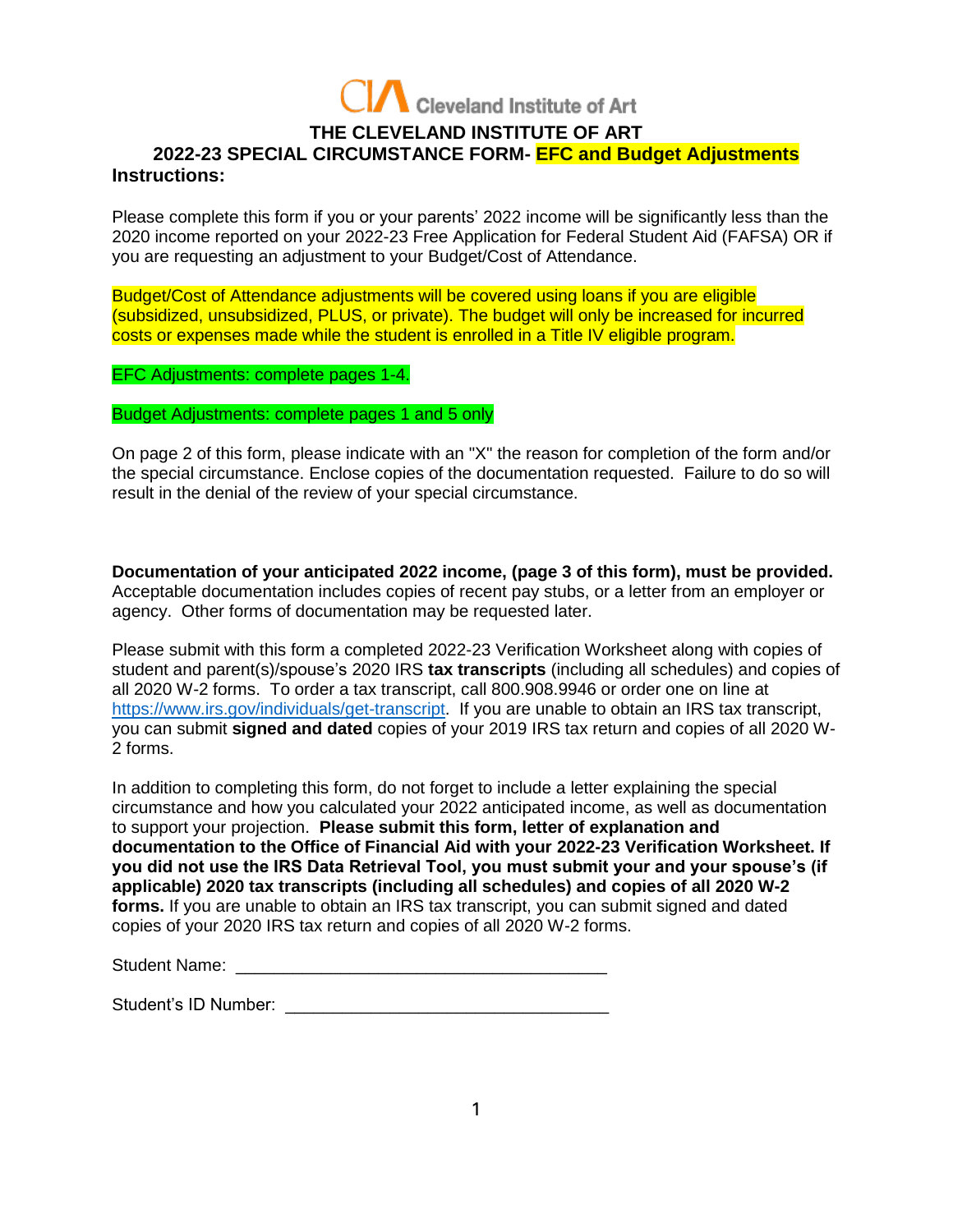### **Please indicate with an "X" the reason for your appeal. Mark all that apply.**

#### **Loss of income from work.** Action resulting in the loss of income **must have occurred at least 10 weeks prior to submitting this form.**

- **Layoff.** Provide a letter from employer stating effective date and anticipated return.
- **Plant Closing.** Provide a letter from employer stating effective date.
- **Termination.** Provide a letter from employer stating effective date. If this is not available, provide documentation from local unemployment office.
- **Retirement**. Provide a letter from your employer stating the effective date of your retirement.

\_\_\_\_\_\_\_\_\_\_\_\_\_\_\_\_\_\_\_\_\_\_\_\_\_\_\_\_\_\_\_\_\_\_\_\_\_\_\_\_\_\_\_\_\_\_\_\_\_\_\_\_\_\_\_\_\_\_\_\_\_\_\_

- **Reduced Commission/Overtime.** Provide a letter from your employer stating the reason, effective date, and anticipated difference in annual 2022 income compared to the annual income for 2021.
- **Other.** Please specify and provide appropriate documentation:

### **Loss of taxable income.**

- **Alimony.** Provide court document(s) stating termination date of benefit.
- **Unemployment.** Provide a letter from the unemployment office stating termination date of benefit.
- **Other.** Please specify and provide appropriate documentation:

### **Loss of untaxed income**

**Social Security.** Provide Social Security Administration notification of termination of benefit.

\_\_\_\_\_\_\_\_\_\_\_\_\_\_\_\_\_\_\_\_\_\_\_\_\_\_\_\_\_\_\_\_\_\_\_\_\_\_\_\_\_\_\_\_\_\_\_\_\_\_\_\_\_\_\_\_\_\_\_\_\_\_\_

**Child Support.** Provide a letter or court document stating termination date of benefit.

\_\_\_\_\_\_\_\_\_\_\_\_\_\_\_\_\_\_\_\_\_\_\_\_\_\_\_\_\_\_\_\_\_\_\_\_\_\_\_\_\_\_\_\_\_\_\_\_\_\_\_\_\_\_\_\_\_\_\_\_\_

- **Worker's Compensation.** Provide a letter from Bureau of Worker's Compensation stating termination date of benefit.
- **Other.** Please specify and provide appropriate documentation:
- **Disability:** Provide a letter from a doctor stating the disability date and prognosis for returning to work. Include a letter verifying monthly disability benefits from Social Security, Worker's Compensation, employer, or other agency.
- **Legal Separation or divorce after the 2022-23 Free Application for Federal Student Aid (FAFSA) was submitted.** Provide a copy of the divorce decree or separation agreement.
- **Death of a parent or spouse.** Provide a copy of the death certificate.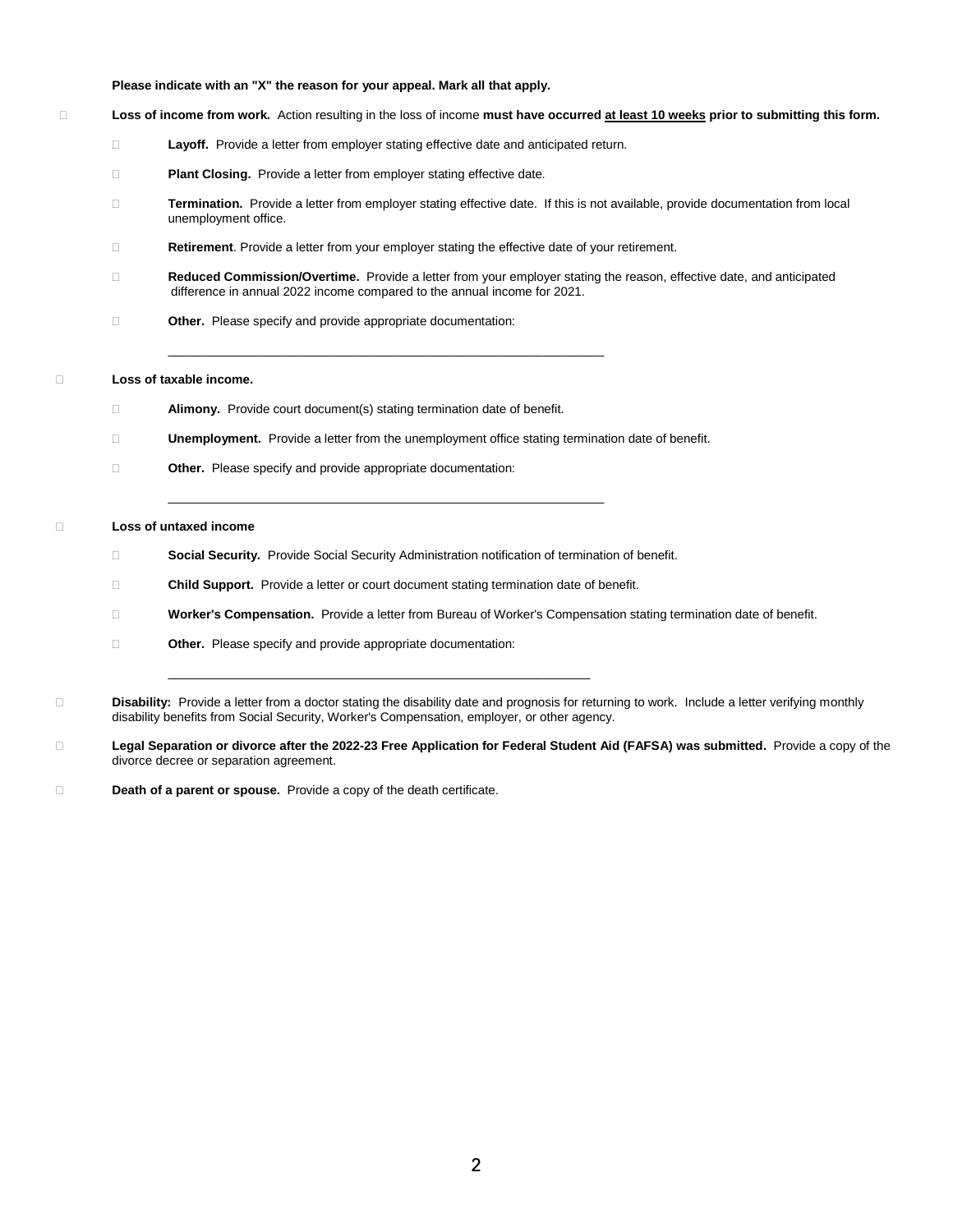# **HOUSEHOLD INFORMATION**

| Household Size __________ | Number in College _______                |                            |
|---------------------------|------------------------------------------|----------------------------|
| Name                      | <b>Relation to Student</b><br><u>Age</u> | Name of College            |
| $\mathbf{1}$ .            | Self                                     | CLEVELAND INSTITUTE OF ART |
| $\overline{2}$ .          |                                          |                            |
| $\overline{3}$ .          |                                          |                            |
| $\overline{4}$ .          |                                          |                            |
| $\overline{5}$ .          |                                          |                            |
| $\overline{6}$ .          |                                          |                            |
| 7.                        |                                          |                            |
| 8.                        |                                          |                            |

## **PLEASE LIST ANTICIPATED INCOME FOR 2022 BELOW**

Enter the total yearly income that you, your spouse (if applicable), and/or your parent(s) expect to receive from **January 1, 2022 until December 31, 2022** from the sources indicated below. **If a question does not apply to you, write zero in the answer space.**

**If you (the student) submitted the 2022-23 Free Application for Federal Student Aid as a self-supporting, independent student, you and your spouse (if applicable) must complete the student/spouse information. If you are a dependent student, your parent(s) must complete the parent information and you must complete the student information below**.

| <b>Estimated 2022 Taxable Income:</b>                            |           | Parent(s) |            | <b>Student/Spouse</b> |
|------------------------------------------------------------------|-----------|-----------|------------|-----------------------|
| Wages, salaries, tips (including severance pay)                  | Father \$ |           | Student \$ |                       |
|                                                                  | Mother \$ |           | Spouse \$  |                       |
| Pensions and annuities                                           |           |           |            |                       |
| Interest/dividend income/capital gains                           |           |           |            |                       |
| Business or farm income:                                         |           |           |            |                       |
| Alimony                                                          |           |           |            |                       |
| Unemployment                                                     |           |           |            |                       |
| Any other taxable income (deductible IRA distributions, refunds, |           |           |            |                       |
|                                                                  |           |           |            |                       |
| Total 2022 Taxable Income:                                       |           |           |            |                       |
| <b>Estimated 2022 Untaxed Income:</b>                            |           |           |            |                       |
| Social Security benefits received for all household members      |           |           |            |                       |
| <b>Workers Compensation</b>                                      |           |           |            |                       |
| Retirement or disability benefits:                               |           |           |            |                       |
| Welfare benefits, ADC/AFDC (not snap/food stamps):               |           |           |            |                       |
| Child support received for all children                          |           |           |            |                       |
| Any other untaxed income and benefits (untaxed portions of       |           |           |            |                       |
| pensions and IRA distributions, Housing, food and other expenses |           |           |            |                       |
|                                                                  |           |           |            |                       |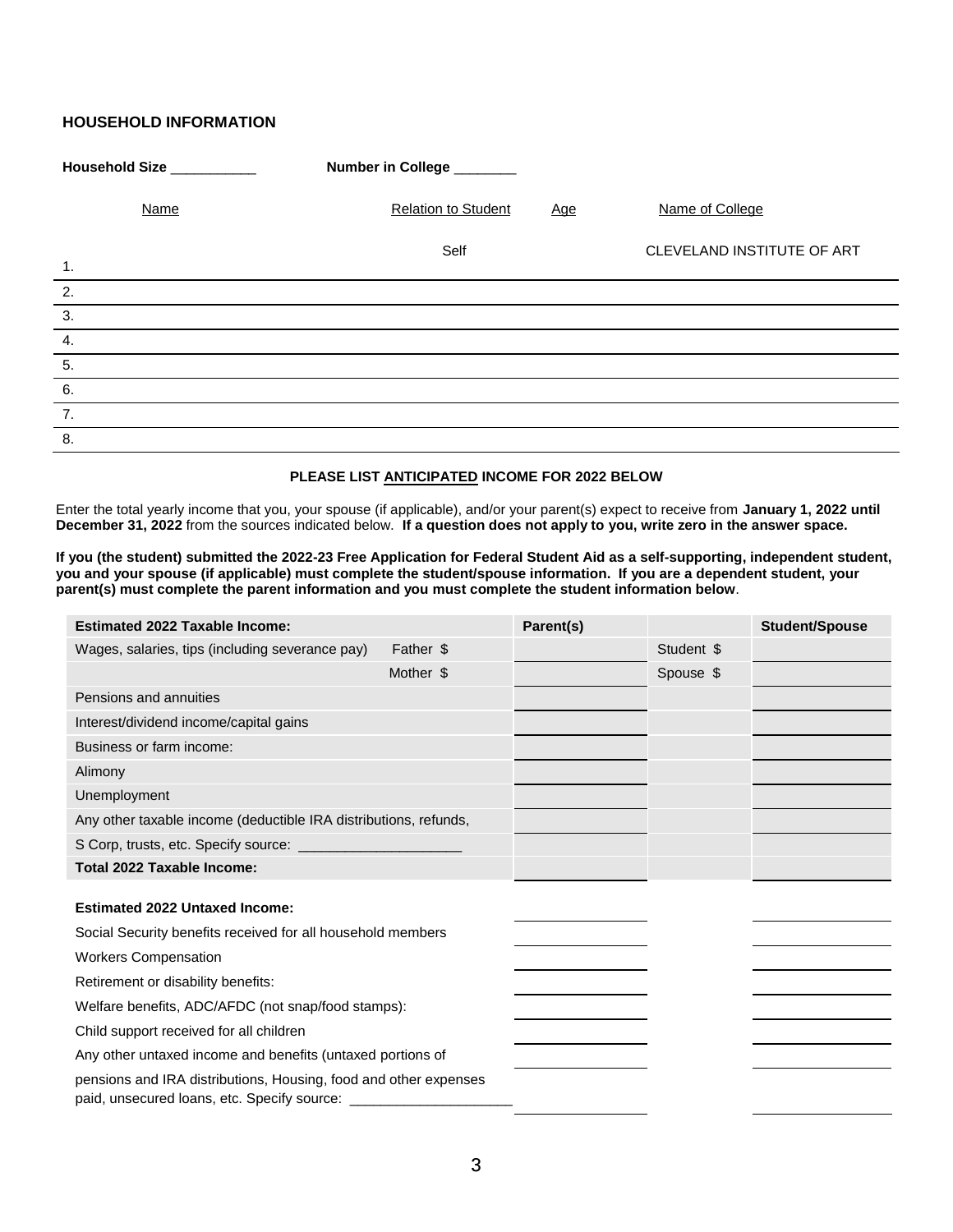| <b>Estimate Total 2022 Untaxed Income:</b> |                                                                                   |          |                |
|--------------------------------------------|-----------------------------------------------------------------------------------|----------|----------------|
| <b>Income Exclusions:</b>                  |                                                                                   |          |                |
| Child support paid in 2022:                |                                                                                   |          |                |
| Federal Work-Study earned in 2022:         |                                                                                   |          |                |
| <b>Estimate 2022 Expenses:</b>             |                                                                                   |          |                |
|                                            | 2022 medical and dental expenses not paid by insurance:                           |          |                |
| paid for the applicant)                    | 2022 elementary, junior high, and high school tuition paid (don't include tuition |          |                |
|                                            | For how many children? (Don't include applicant)                                  |          |                |
| Anticipated 2022 Financial Information     |                                                                                   | Parent   | Student/Spouse |
| Current amount of your cash and savings:   |                                                                                   | \$<br>\$ |                |
|                                            | Current value of your real estate/investments (other than home):                  | \$<br>\$ |                |
|                                            | Current debt on your real estate/investments (other than home):                   | \$<br>\$ |                |
| Current value of your farm/business:       |                                                                                   | \$<br>\$ |                |
| Current debt on your farm/business:        |                                                                                   | \$<br>\$ |                |
| Do you live on the farm? (circle one)      |                                                                                   | Yes      | No             |
|                                            | <b>Contact Information of Person with Special Circumstance:</b>                   |          |                |
|                                            |                                                                                   |          |                |
|                                            |                                                                                   |          |                |
|                                            |                                                                                   |          |                |
|                                            |                                                                                   |          |                |

#### **Certification Statement:**

All the information on this form is true and complete to the best of my knowledge. If asked, I agree to provide further proof of the information I have given on this form. I understand that if I purposely give false or misleading information, I may be subject to a fine, prison sentence, or both.

| <b>Student's Signature</b>                   |               |                                                               | Date                                                                                                                                                                                                                           |
|----------------------------------------------|---------------|---------------------------------------------------------------|--------------------------------------------------------------------------------------------------------------------------------------------------------------------------------------------------------------------------------|
| Spouse's Signature                           |               |                                                               | Date                                                                                                                                                                                                                           |
|                                              |               |                                                               |                                                                                                                                                                                                                                |
| Parent's Signature (if student is dependent) |               |                                                               | Date                                                                                                                                                                                                                           |
| Parent's Signature (if student is dependent) |               |                                                               | Date                                                                                                                                                                                                                           |
| APPROVED                                     | <b>DENIED</b> | APPROVED BY <u>Conservation</u>                               | Date the contract of the contract of the contract of the contract of the contract of the contract of the contract of the contract of the contract of the contract of the contract of the contract of the contract of the contr |
|                                              |               | Submit this form to the Cleveland Institute of Art, Office of |                                                                                                                                                                                                                                |
|                                              |               | Financial Aid, 11610 Euclid Ave, Cleveland, OH 44106; Fax:    |                                                                                                                                                                                                                                |
|                                              |               | 216-754-3634; Email: financialaid @cia.edu.                   |                                                                                                                                                                                                                                |
|                                              |               | You should make a copy of this worksheet for your records.    |                                                                                                                                                                                                                                |
|                                              |               |                                                               |                                                                                                                                                                                                                                |